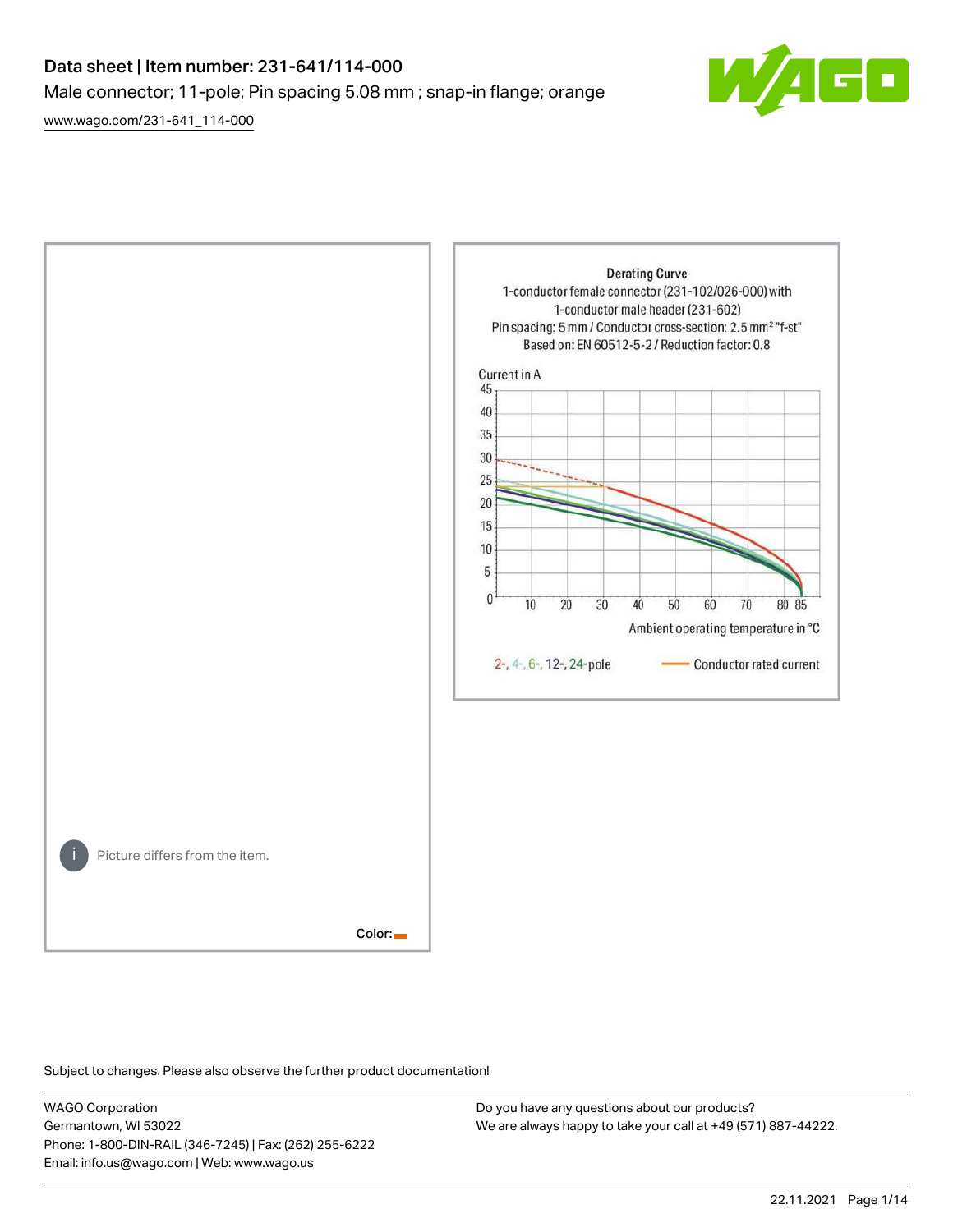

Dimensions in mm

 $L =$  (pole no. x pin spacing) + 3.2 mm

 $L_3 = L - 0.2$  mm

 $L_4 = L_3 + 15.2$  mm

 $L_5 = L_3 + 18$  mm

 $L_A = L_3 + 12.6$  mm

 $L_B = L_3 + 13.2$  mm

Subject to changes. Please also observe the further product documentation!

WAGO Corporation Germantown, WI 53022 Phone: 1-800-DIN-RAIL (346-7245) | Fax: (262) 255-6222 Email: info.us@wago.com | Web: www.wago.us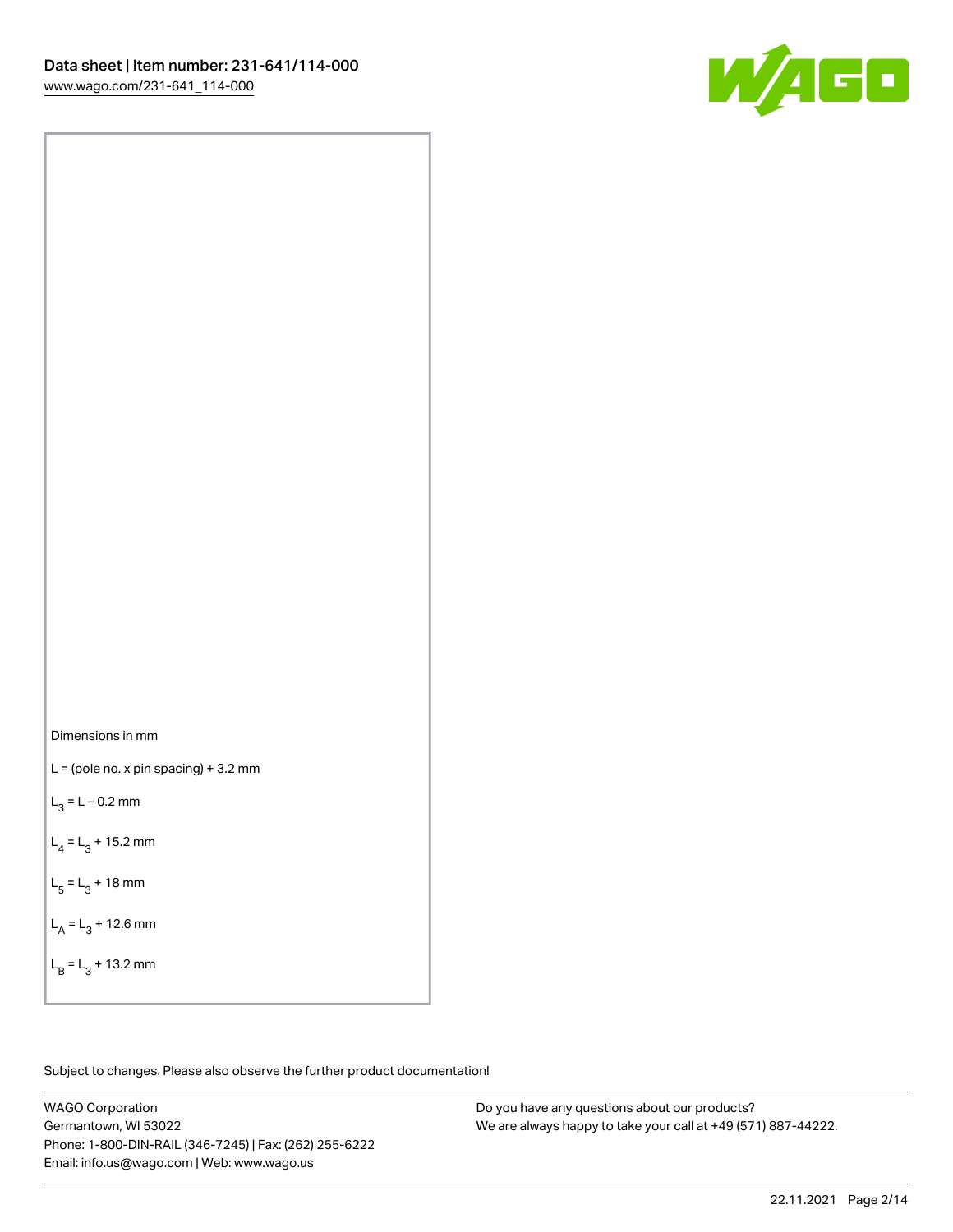## Item description

- $\blacksquare$ Universal connection for all conductor types
- $\blacksquare$ Easy cable pre-assembly and on-unit wiring via vertical and horizontal CAGE CLAMP<sup>®</sup> actuation
- $\blacksquare$ For wire-to-wire and board-to-wire connections
- $\blacksquare$ Versions available with snap-in mounting feet or flanges for panel or through-panel mounting
- $\blacksquare$ With coding fingers

# Data Notes

| Safety information 1 | The <i>MCS – MULTI CONNECTION SYSTEM</i> includes connectors<br>without breaking capacity in accordance with DIN EN 61984. When<br>used as intended, these connectors must not be connected<br>/disconnected when live or under load. The circuit design should<br>ensure header pins, which can be touched, are not live when<br>unmated. |
|----------------------|--------------------------------------------------------------------------------------------------------------------------------------------------------------------------------------------------------------------------------------------------------------------------------------------------------------------------------------------|
| Variants:            | Other pole numbers<br>Gold-plated or partially gold-plated contact surfaces<br>Other versions (or variants) can be requested from WAGO Sales or<br>configured at https://configurator.wago.com/                                                                                                                                            |

#### Electrical data

#### IEC Approvals

| Ratings per                 | IEC/EN 60664-1                                                        |
|-----------------------------|-----------------------------------------------------------------------|
| Rated voltage (III / 3)     | 320 V                                                                 |
| Rated surge voltage (III/3) | 4 <sub>k</sub> V                                                      |
| Rated voltage (III/2)       | 320 V                                                                 |
| Rated surge voltage (III/2) | 4 <sub>k</sub> V                                                      |
| Nominal voltage (II/2)      | 630 V                                                                 |
| Rated surge voltage (II/2)  | 4 <sub>kV</sub>                                                       |
| Rated current               | 12A                                                                   |
| Legend (ratings)            | $(III / 2)$ $\triangle$ Overvoltage category III / Pollution degree 2 |

## UL Approvals

| Approvals per                  | UL 1059 |
|--------------------------------|---------|
| Rated voltage UL (Use Group B) | 300 V   |
| Rated current UL (Use Group B) | 15 A    |
| Rated voltage UL (Use Group D) | 300 V   |

Subject to changes. Please also observe the further product documentation!

| <b>WAGO Corporation</b>                                | Do you have any questions about our products?                 |
|--------------------------------------------------------|---------------------------------------------------------------|
| Germantown, WI 53022                                   | We are always happy to take your call at +49 (571) 887-44222. |
| Phone: 1-800-DIN-RAIL (346-7245)   Fax: (262) 255-6222 |                                                               |
| Email: info.us@wago.com   Web: www.wago.us             |                                                               |

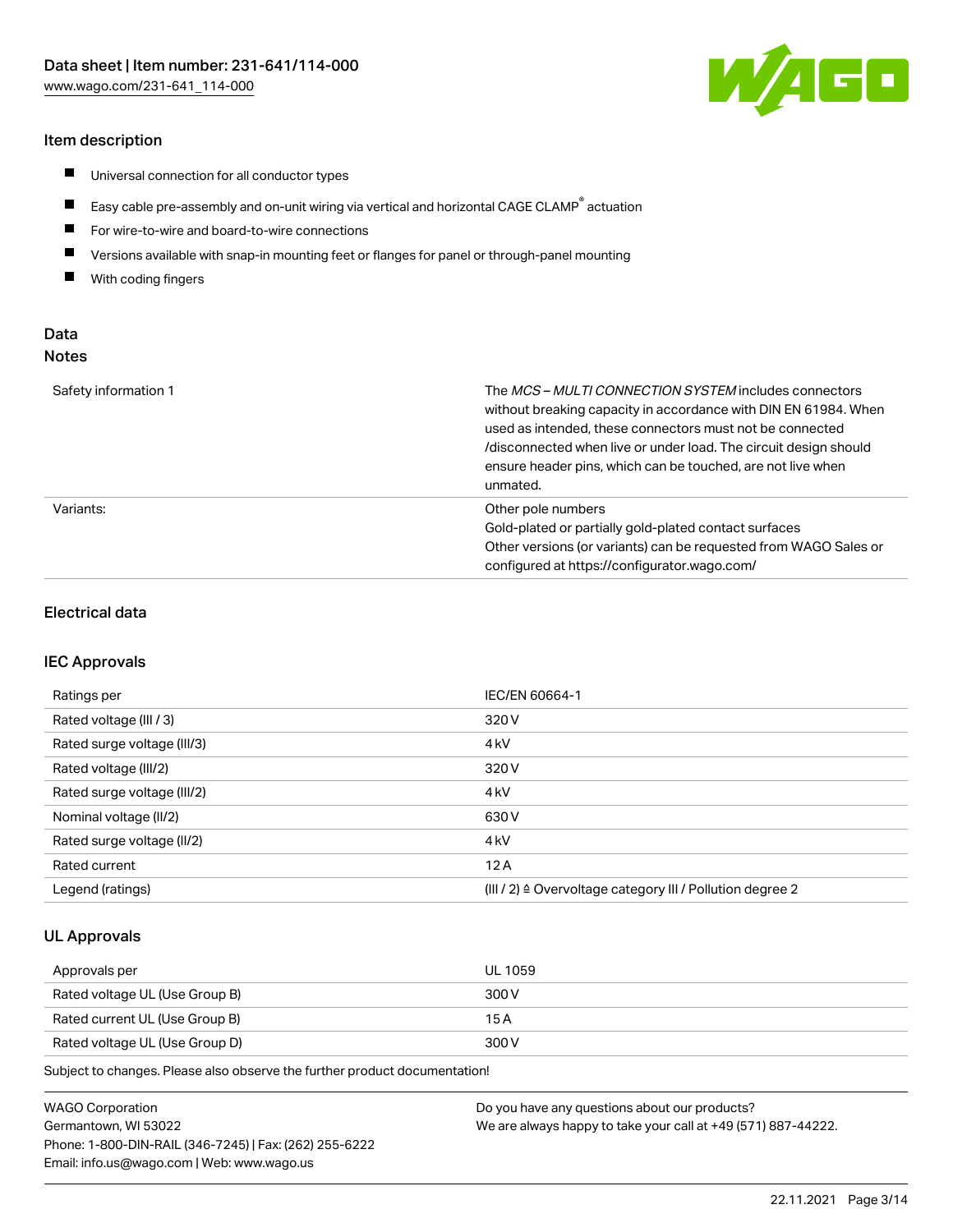[www.wago.com/231-641\\_114-000](http://www.wago.com/231-641_114-000)



| Rated current UL (Use Group D) | 10 A |
|--------------------------------|------|
|--------------------------------|------|

# Ratings per UL

| Rated voltage UL 1977 | 600 V |
|-----------------------|-------|
| Rated current UL 1977 |       |

## CSA Approvals

| Approvals per                   | CSA   |
|---------------------------------|-------|
| Rated voltage CSA (Use Group B) | 300 V |
| Rated current CSA (Use Group B) | 15 A  |
| Rated voltage CSA (Use Group D) | 300 V |
| Rated current CSA (Use Group D) | 10 A  |

## Connection data

| Total number of connection points |  |
|-----------------------------------|--|
| Total number of potentials        |  |
| Number of connection types        |  |
| Number of levels                  |  |

## Connection 1

#### Connection technology CAGE CLAMP®

|                                                   | <b>CAGE CLAMP</b>                       |
|---------------------------------------------------|-----------------------------------------|
| Actuation type                                    | Operating tool                          |
| Solid conductor                                   | $0.08$ 2.5 mm <sup>2</sup> / 28  12 AWG |
| Fine-stranded conductor                           | $0.08$ 2.5 mm <sup>2</sup> / 28  12 AWG |
| Fine-stranded conductor; with insulated ferrule   | $0.251.5$ mm <sup>2</sup>               |
| Fine-stranded conductor; with uninsulated ferrule | $0.252.5$ mm <sup>2</sup>               |
| Strip length                                      | 89 mm / 0.31  0.35 inch                 |
| Number of poles                                   |                                         |
| Conductor entry direction to mating direction     | 0°                                      |

# Physical data

| Pin spacing | 5.08 mm / 0.2 inch    |
|-------------|-----------------------|
| Width       | 76.88 mm / 3.027 inch |
| Height      | 17.5 mm / 0.689 inch  |
| Depth       | 27.5 mm / 1.083 inch  |

Subject to changes. Please also observe the further product documentation! Mechanical data

| <b>WAGO Corporation</b>                                | Do you have any questions about our products?                 |
|--------------------------------------------------------|---------------------------------------------------------------|
| Germantown, WI 53022                                   | We are always happy to take your call at +49 (571) 887-44222. |
| Phone: 1-800-DIN-RAIL (346-7245)   Fax: (262) 255-6222 |                                                               |
| Email: info.us@wago.com   Web: www.wago.us             |                                                               |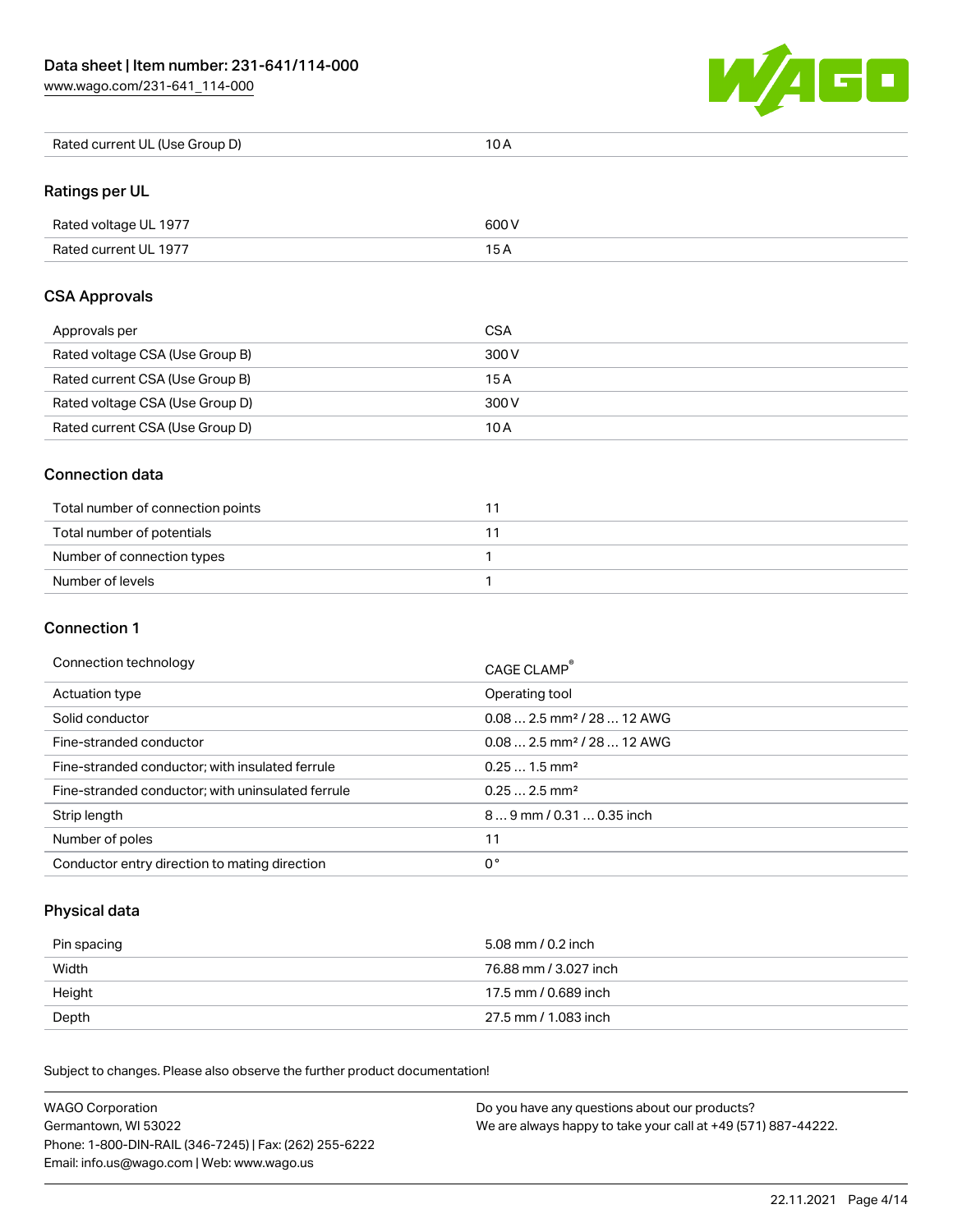[www.wago.com/231-641\\_114-000](http://www.wago.com/231-641_114-000)



## Mechanical data

| Housing sheet thickness | $0.5$ 2.5 mm / 0.02  0.098 inch |
|-------------------------|---------------------------------|
| Mounting type           | Snap-in                         |
| Mounting type           | Feed-through mounting           |

## Plug-in connection

| Contact type (pluggable connector) | Male connector/plug |
|------------------------------------|---------------------|
| Connector (connection type)        | for conductor       |
| Mismating protection               | No                  |
| Locking of plug-in connection      | Without             |

#### Material data

| Color                       | orange                                |
|-----------------------------|---------------------------------------|
| Material group              |                                       |
| Insulation material         | Polyamide (PA66)                      |
| Flammability class per UL94 | V <sub>0</sub>                        |
| Clamping spring material    | Chrome nickel spring steel (CrNi)     |
| Contact material            | Electrolytic copper $(E_{\text{Cu}})$ |
| Contact plating             | tin-plated                            |
| Fire load                   | 0.344 MJ                              |
| Weight                      | 19.2 g                                |

# Environmental requirements

| Limit temperature range<br>the contract of the contract of the contract of the contract of the contract of the contract of the contract of | . +100 ℃<br>-60 |  |
|--------------------------------------------------------------------------------------------------------------------------------------------|-----------------|--|
|--------------------------------------------------------------------------------------------------------------------------------------------|-----------------|--|

# Commercial data

| Product Group         | 3 (Multi Conn. System) |
|-----------------------|------------------------|
| PU (SPU)              | 25 Stück               |
| Packaging type        | box                    |
| Country of origin     | DE                     |
| <b>GTIN</b>           | 4050821279839          |
| Customs tariff number | 8536694040             |

# Approvals / Certificates

Country specific Approvals

**Certificate** 

Subject to changes. Please also observe the further product documentation!

WAGO Corporation Germantown, WI 53022 Phone: 1-800-DIN-RAIL (346-7245) | Fax: (262) 255-6222 Email: info.us@wago.com | Web: www.wago.us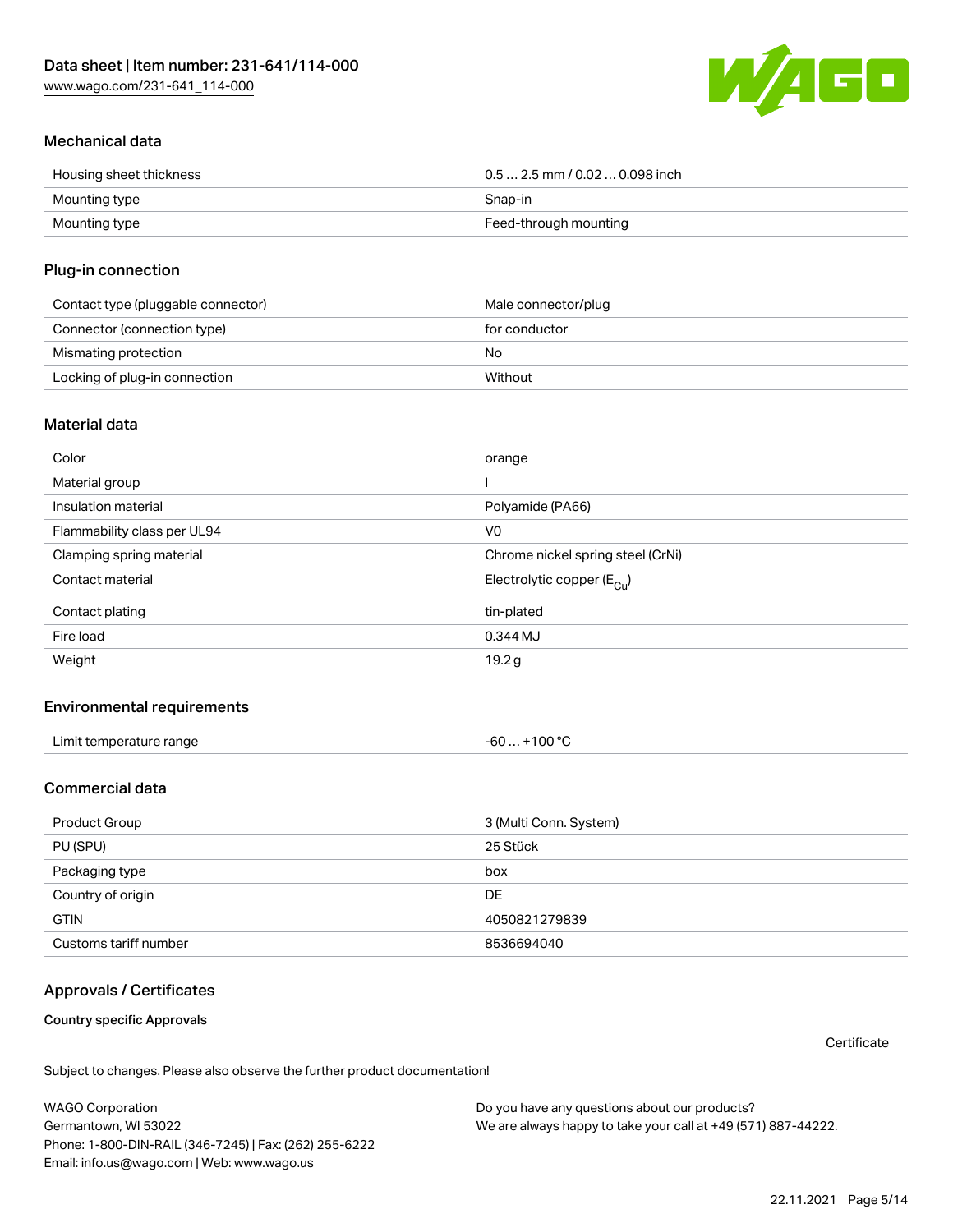[www.wago.com/231-641\\_114-000](http://www.wago.com/231-641_114-000)



| Logo | Approval                                     | <b>Additional Approval Text</b> | name       |
|------|----------------------------------------------|---------------------------------|------------|
|      | <b>CB</b>                                    | IEC 61984                       | NL-39756   |
|      | DEKRA Certification B.V.                     |                                 |            |
|      | <b>CSA</b><br>DEKRA Certification B.V.       | C <sub>22.2</sub>               | 1466354    |
| EMA  | <b>KEMA/KEUR</b><br>DEKRA Certification B.V. | EN 61984                        | 2190761.01 |

#### Ship Approvals

|      |                     |                          | Certificate |
|------|---------------------|--------------------------|-------------|
| Logo | Approval            | Additional Approval Text | name        |
|      | BV                  | IEC 60998                | 11915/D0    |
| 0    | Bureau Veritas S.A. |                          | BV          |

#### UL-Approvals

**BUREAU** 

|      |                                |                                 | Certificate |
|------|--------------------------------|---------------------------------|-------------|
| Logo | Approval                       | <b>Additional Approval Text</b> | name        |
|      | cURus                          | <b>UL 1059</b>                  | E45172      |
| R    | Underwriters Laboratories Inc. |                                 |             |
|      | <b>UR</b>                      | <b>UL 1977</b>                  | E45171      |
| Ъ.   | Underwriters Laboratories Inc. |                                 |             |

#### Counterpart

#### Item no.231-311/026-000 1-conductor female connector; CAGE CLAMP®; 2.5 mm²; Pin spacing 5.08 mm; 11-pole; 2,50 mm²; [www.wago.com/231-311/026-](https://www.wago.com/231-311/026-000) [000](https://www.wago.com/231-311/026-000)

## Optional accessories

orange

Marking accessories

Marking strip

Subject to changes. Please also observe the further product documentation!

WAGO Corporation Germantown, WI 53022 Phone: 1-800-DIN-RAIL (346-7245) | Fax: (262) 255-6222 Email: info.us@wago.com | Web: www.wago.us Do you have any questions about our products? We are always happy to take your call at +49 (571) 887-44222.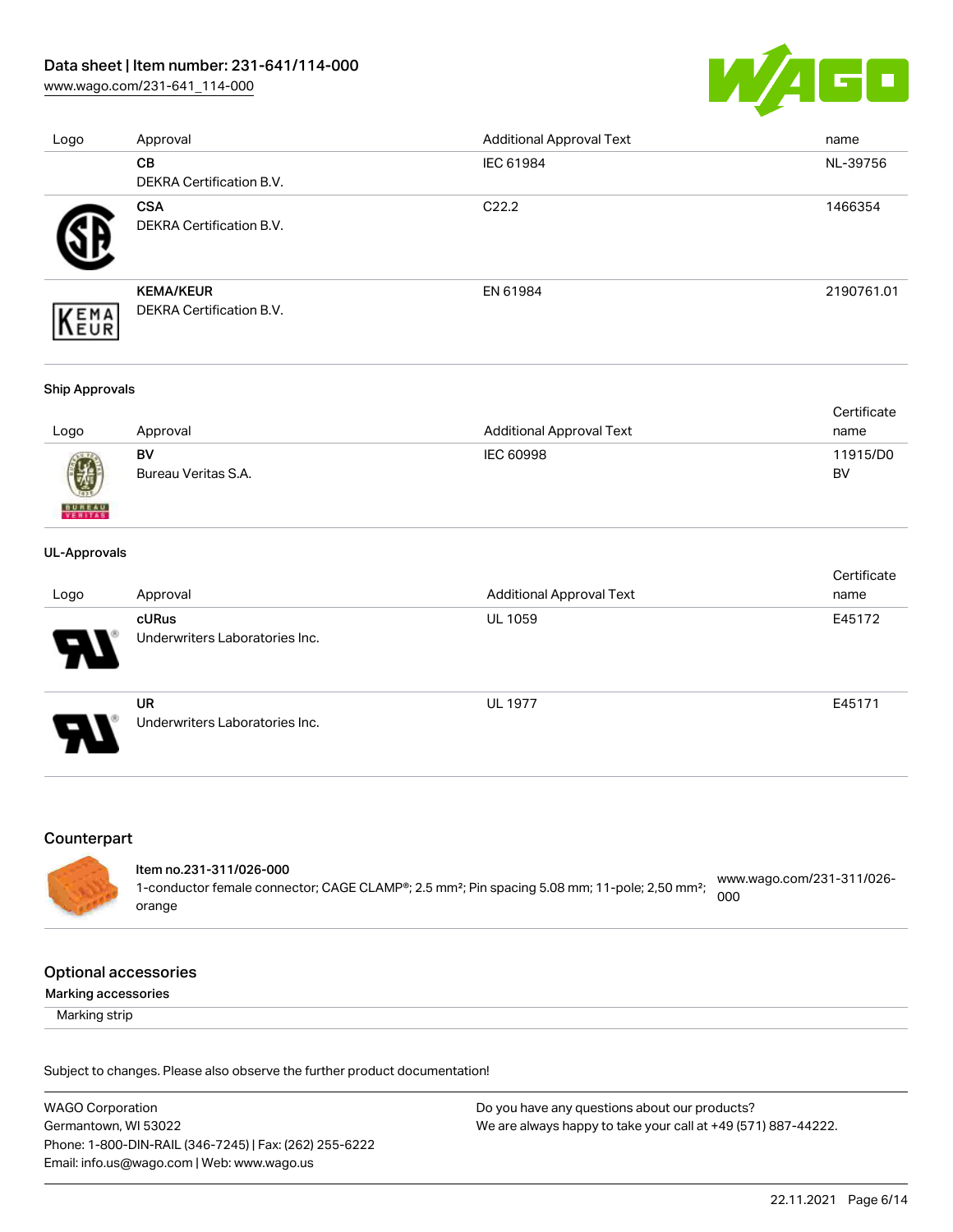Email: info.us@wago.com | Web: www.wago.us

[www.wago.com/231-641\\_114-000](http://www.wago.com/231-641_114-000)



|                                                 | Item no.: 210-331/508-103<br>Marking strips; as a DIN A4 sheet; MARKED; 1-12 (200x); Height of marker strip: 2.3 mm/0.091 in; Strip<br>length 182 mm; Horizontal marking; Self-adhesive; white  |                                                                                                                | www.wago.com/210-331<br>/508-103 |
|-------------------------------------------------|-------------------------------------------------------------------------------------------------------------------------------------------------------------------------------------------------|----------------------------------------------------------------------------------------------------------------|----------------------------------|
|                                                 | Item no.: 210-331/508-104<br>Marking strips; as a DIN A4 sheet; MARKED; 13-24 (200x); Height of marker strip: 2.3 mm/0.091 in; Strip<br>length 182 mm; Horizontal marking; Self-adhesive; white |                                                                                                                | www.wago.com/210-331<br>/508-104 |
|                                                 | Item no.: 210-332/508-202<br>Marking strips; as a DIN A4 sheet; MARKED; 1-16 (160x); Height of marker strip: 3 mm; Strip length 182<br>mm; Horizontal marking; Self-adhesive; white             |                                                                                                                | www.wago.com/210-332<br>/508-202 |
|                                                 | Item no.: 210-332/508-204<br>Marking strips; as a DIN A4 sheet; MARKED; 17-32 (160x); Height of marker strip: 3 mm; Strip length<br>182 mm; Horizontal marking; Self-adhesive; white            |                                                                                                                | www.wago.com/210-332<br>/508-204 |
|                                                 | Item no.: 210-332/508-206<br>Marking strips; as a DIN A4 sheet; MARKED; 33-48 (160x); Height of marker strip: 3 mm; Strip length<br>182 mm; Horizontal marking; Self-adhesive; white            |                                                                                                                | www.wago.com/210-332<br>/508-206 |
|                                                 | Item no.: 210-332/508-205<br>Marking strips; as a DIN A4 sheet; MARKED; 1-32 (80x); Height of marker strip: 3 mm; Strip length 182<br>mm; Horizontal marking; Self-adhesive; white              |                                                                                                                | www.wago.com/210-332<br>/508-205 |
| Coding                                          |                                                                                                                                                                                                 |                                                                                                                |                                  |
| Coding                                          |                                                                                                                                                                                                 |                                                                                                                |                                  |
|                                                 | Item no.: 231-129<br>Coding key; snap-on type; light gray                                                                                                                                       |                                                                                                                | www.wago.com/231-129             |
| Cover                                           |                                                                                                                                                                                                 |                                                                                                                |                                  |
| Cover                                           |                                                                                                                                                                                                 |                                                                                                                |                                  |
|                                                 | Item no.: 231-669<br>Lockout caps; for covering unused clamping units; orange                                                                                                                   |                                                                                                                | www.wago.com/231-669             |
| Insulations stops                               |                                                                                                                                                                                                 |                                                                                                                |                                  |
| Insulation stop                                 |                                                                                                                                                                                                 |                                                                                                                |                                  |
| LEEL                                            | Item no.: 231-672<br>Insulation stop; 0.75 - 1 mm <sup>2</sup> ; dark gray                                                                                                                      |                                                                                                                | www.wago.com/231-672             |
|                                                 | Item no.: 231-670<br>Insulation stop; 0.08-0.2 mm <sup>2</sup> / 0.2 mm <sup>2</sup> "s"; white                                                                                                 |                                                                                                                | www.wago.com/231-670             |
|                                                 | Item no.: 231-671<br>Insulation stop; 0.25 - 0.5 mm <sup>2</sup> ; light gray                                                                                                                   |                                                                                                                | www.wago.com/231-671             |
| Jumpers                                         |                                                                                                                                                                                                 |                                                                                                                |                                  |
| Jumper                                          |                                                                                                                                                                                                 |                                                                                                                |                                  |
|                                                 | Subject to changes. Please also observe the further product documentation!                                                                                                                      |                                                                                                                |                                  |
| <b>WAGO Corporation</b><br>Germantown, WI 53022 | Phone: 1-800-DIN-RAIL (346-7245)   Fax: (262) 255-6222                                                                                                                                          | Do you have any questions about our products?<br>We are always happy to take your call at +49 (571) 887-44222. |                                  |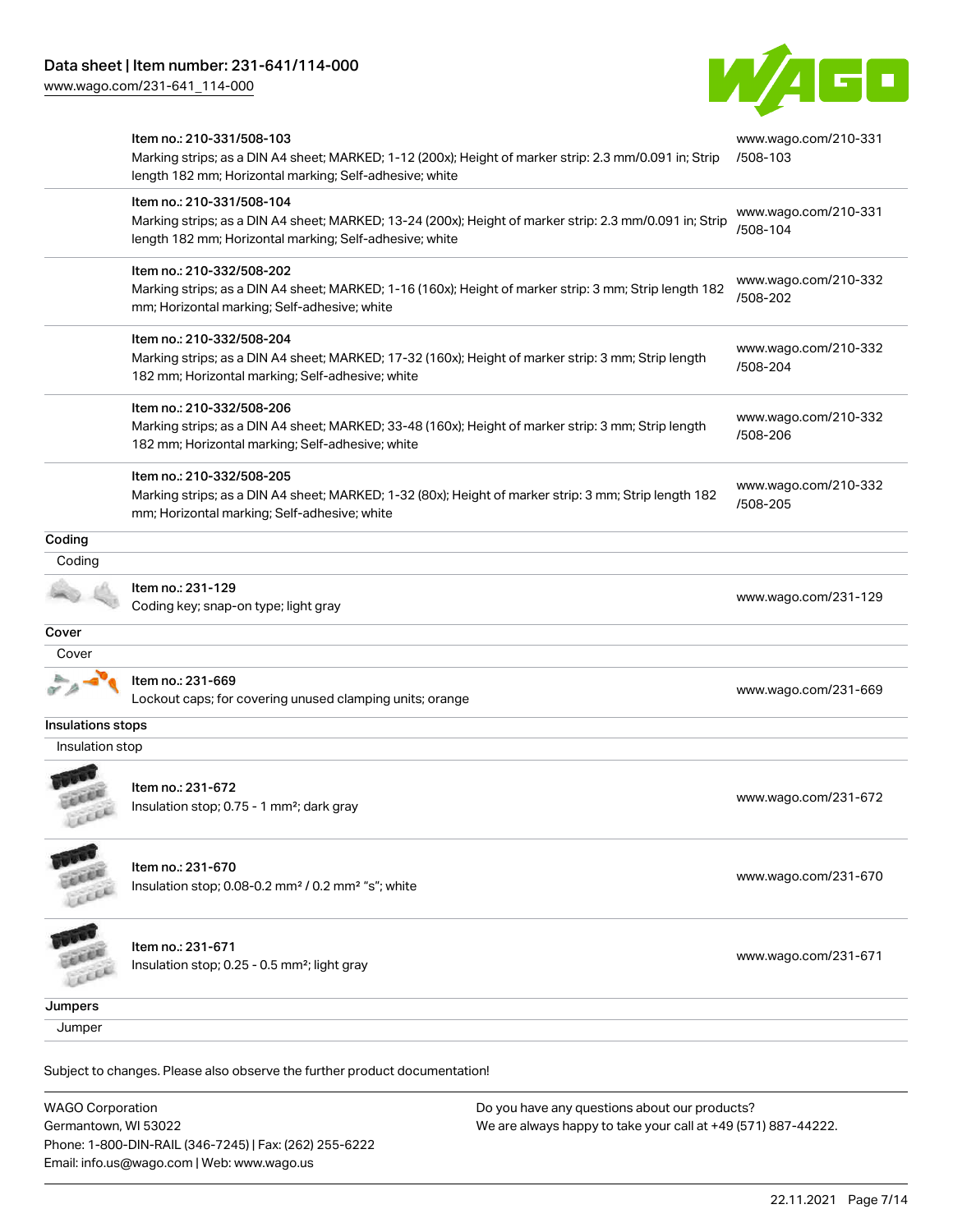Phone: 1-800-DIN-RAIL (346-7245) | Fax: (262) 255-6222

Email: info.us@wago.com | Web: www.wago.us

[www.wago.com/231-641\\_114-000](http://www.wago.com/231-641_114-000)



|                                                 | Item no.: 231-905<br>Jumper; for conductor entry; 5-way; insulated; gray                                                                                                           |                                                                                                                | www.wago.com/231-905 |
|-------------------------------------------------|------------------------------------------------------------------------------------------------------------------------------------------------------------------------------------|----------------------------------------------------------------------------------------------------------------|----------------------|
|                                                 | Item no.: 231-903<br>Jumper; for conductor entry; 3-way; insulated; gray                                                                                                           |                                                                                                                | www.wago.com/231-903 |
|                                                 | Item no.: 231-907<br>Jumper; for conductor entry; 7-way; insulated; gray                                                                                                           |                                                                                                                | www.wago.com/231-907 |
|                                                 | Item no.: 231-910<br>Jumper; for conductor entry; 10-way; insulated; gray                                                                                                          |                                                                                                                | www.wago.com/231-910 |
|                                                 | Item no.: 231-902<br>Jumper; for conductor entry; 2-way; insulated; gray                                                                                                           |                                                                                                                | www.wago.com/231-902 |
| <b>Ferrules</b>                                 |                                                                                                                                                                                    |                                                                                                                |                      |
| Ferrule                                         |                                                                                                                                                                                    |                                                                                                                |                      |
|                                                 | Item no.: 216-101<br>Ferrule; Sleeve for 0.5 mm <sup>2</sup> / AWG 22; uninsulated; electro-tin plated; silver-colored                                                             |                                                                                                                | www.wago.com/216-101 |
|                                                 | Item no.: 216-104<br>Ferrule; Sleeve for 1.5 mm <sup>2</sup> / AWG 16; uninsulated; electro-tin plated; silver-colored                                                             |                                                                                                                | www.wago.com/216-104 |
|                                                 | Item no.: 216-106<br>Ferrule; Sleeve for 2.5 mm <sup>2</sup> / AWG 14; uninsulated; electro-tin plated; silver-colored                                                             |                                                                                                                | www.wago.com/216-106 |
|                                                 | Item no.: 216-102<br>Ferrule; Sleeve for 0.75 mm <sup>2</sup> / AWG 20; uninsulated; electro-tin plated; silver-colored                                                            |                                                                                                                | www.wago.com/216-102 |
|                                                 | Item no.: 216-103<br>Ferrule; Sleeve for 1 mm <sup>2</sup> / AWG 18; uninsulated; electro-tin plated                                                                               |                                                                                                                | www.wago.com/216-103 |
|                                                 | Item no.: 216-123<br>Ferrule; Sleeve for 1 mm <sup>2</sup> / AWG 18; uninsulated; electro-tin plated; silver-colored                                                               |                                                                                                                | www.wago.com/216-123 |
|                                                 | Item no.: 216-122<br>Ferrule; Sleeve for 0.75 mm <sup>2</sup> / AWG 20; uninsulated; electro-tin plated; silver-colored                                                            |                                                                                                                | www.wago.com/216-122 |
|                                                 | Item no.: 216-124<br>Ferrule; Sleeve for 1.5 mm <sup>2</sup> / AWG 16; uninsulated; electro-tin plated                                                                             |                                                                                                                | www.wago.com/216-124 |
|                                                 | Item no.: 216-142<br>Ferrule; Sleeve for 0.75 mm <sup>2</sup> / 18 AWG; uninsulated; electro-tin plated; electrolytic copper; gastight<br>crimped; acc. to DIN 46228, Part 1/08.92 |                                                                                                                | www.wago.com/216-142 |
|                                                 | Item no.: 216-132<br>Ferrule; Sleeve for 0.34 mm <sup>2</sup> / AWG 24; uninsulated; electro-tin plated                                                                            |                                                                                                                | www.wago.com/216-132 |
|                                                 | Item no.: 216-121<br>Ferrule; Sleeve for 0.5 mm <sup>2</sup> / AWG 22; uninsulated; electro-tin plated; silver-colored                                                             |                                                                                                                | www.wago.com/216-121 |
|                                                 | Item no.: 216-143<br>Ferrule; Sleeve for 1 mm <sup>2</sup> / AWG 18; uninsulated; electro-tin plated; electrolytic copper; gastight<br>crimped; acc. to DIN 46228, Part 1/08.92    |                                                                                                                | www.wago.com/216-143 |
|                                                 | Subject to changes. Please also observe the further product documentation!                                                                                                         |                                                                                                                |                      |
| <b>WAGO Corporation</b><br>Germantown, WI 53022 |                                                                                                                                                                                    | Do you have any questions about our products?<br>We are always happy to take your call at +49 (571) 887-44222. |                      |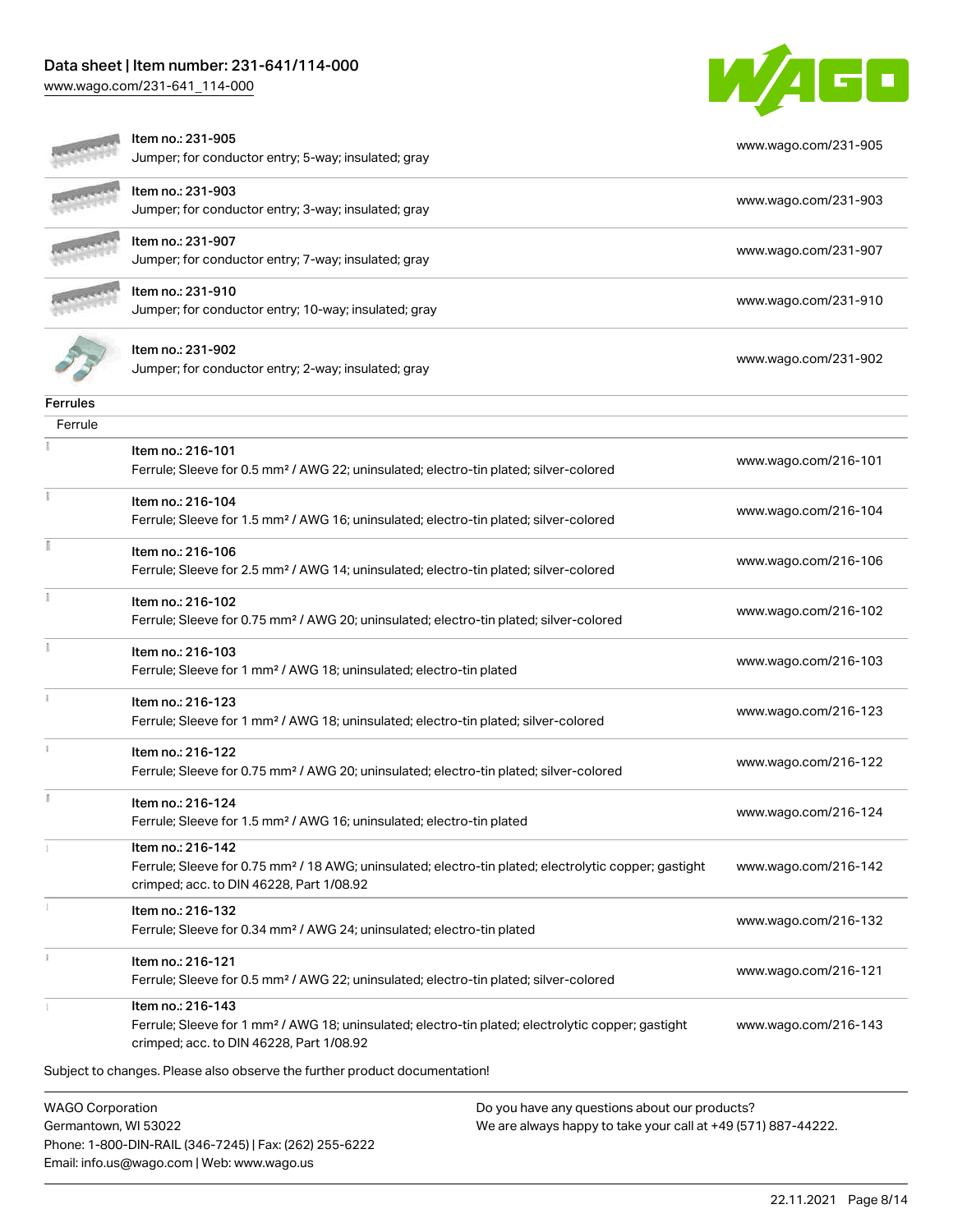[www.wago.com/231-641\\_114-000](http://www.wago.com/231-641_114-000)



|    | Item no.: 216-131<br>Ferrule; Sleeve for 0.25 mm <sup>2</sup> / AWG 24; uninsulated; electro-tin plated; silver-colored                                                                                 | www.wago.com/216-131 |
|----|---------------------------------------------------------------------------------------------------------------------------------------------------------------------------------------------------------|----------------------|
|    | Item no.: 216-141<br>Ferrule; Sleeve for 0.5 mm <sup>2</sup> / 20 AWG; uninsulated; electro-tin plated; electrolytic copper; gastight<br>crimped; acc. to DIN 46228, Part 1/08.92                       | www.wago.com/216-141 |
| I. | Item no.: 216-152<br>Ferrule; Sleeve for 0.34 mm <sup>2</sup> / AWG 24; uninsulated; electro-tin plated                                                                                                 | www.wago.com/216-152 |
|    | Item no.: 216-203<br>Ferrule; Sleeve for 1 mm <sup>2</sup> / AWG 18; insulated; electro-tin plated; red                                                                                                 | www.wago.com/216-203 |
|    | Item no.: 216-202<br>Ferrule; Sleeve for 0.75 mm <sup>2</sup> / 18 AWG; insulated; electro-tin plated; gray                                                                                             | www.wago.com/216-202 |
|    | Item no.: 216-151<br>Ferrule; Sleeve for 0.25 mm <sup>2</sup> / AWG 24; uninsulated; electro-tin plated                                                                                                 | www.wago.com/216-151 |
| Â  | Item no.: 216-204<br>Ferrule; Sleeve for 1.5 mm <sup>2</sup> / AWG 16; insulated; electro-tin plated; black                                                                                             | www.wago.com/216-204 |
|    | Item no.: 216-144<br>Ferrule; Sleeve for 1.5 mm <sup>2</sup> / AWG 16; uninsulated; electro-tin plated; electrolytic copper; gastight<br>crimped; acc. to DIN 46228, Part 1/08.92; silver-colored       | www.wago.com/216-144 |
|    | Item no.: 216-201<br>Ferrule; Sleeve for 0.5 mm <sup>2</sup> / 20 AWG; insulated; electro-tin plated; white                                                                                             | www.wago.com/216-201 |
|    | Item no.: 216-223<br>Ferrule; Sleeve for 1 mm <sup>2</sup> / AWG 18; insulated; electro-tin plated; red                                                                                                 | www.wago.com/216-223 |
|    | Item no.: 216-241<br>Ferrule; Sleeve for 0.5 mm <sup>2</sup> / 20 AWG; insulated; electro-tin plated; electrolytic copper; gastight<br>crimped; acc. to DIN 46228, Part 4/09.90; white                  | www.wago.com/216-241 |
|    | Item no.: 216-242<br>Ferrule; Sleeve for 0.75 mm <sup>2</sup> / 18 AWG; insulated; electro-tin plated; electrolytic copper; gastight<br>crimped; acc. to DIN 46228, Part 4/09.90; gray                  | www.wago.com/216-242 |
|    | Item no.: 216-222<br>Ferrule; Sleeve for 0.75 mm <sup>2</sup> / 18 AWG; insulated; electro-tin plated; gray                                                                                             | www.wago.com/216-222 |
|    | Item no.: 216-221<br>Ferrule; Sleeve for 0.5 mm <sup>2</sup> / 20 AWG; insulated; electro-tin plated; white                                                                                             | www.wago.com/216-221 |
| 1  | Item no.: 216-224<br>Ferrule; Sleeve for 1.5 mm <sup>2</sup> / AWG 16; insulated; electro-tin plated; black                                                                                             | www.wago.com/216-224 |
| ô  | Item no.: 216-243<br>Ferrule; Sleeve for 1 mm <sup>2</sup> / AWG 18; insulated; electro-tin plated; electrolytic copper; gastight crimped; www.wago.com/216-243<br>acc. to DIN 46228, Part 4/09.90; red |                      |
| ۸  | Item no.: 216-244<br>Ferrule; Sleeve for 1.5 mm <sup>2</sup> / AWG 16; insulated; electro-tin plated; electrolytic copper; gastight<br>crimped; acc. to DIN 46228, Part 4/09.90; black                  | www.wago.com/216-244 |

WAGO Corporation Germantown, WI 53022 Phone: 1-800-DIN-RAIL (346-7245) | Fax: (262) 255-6222 Email: info.us@wago.com | Web: www.wago.us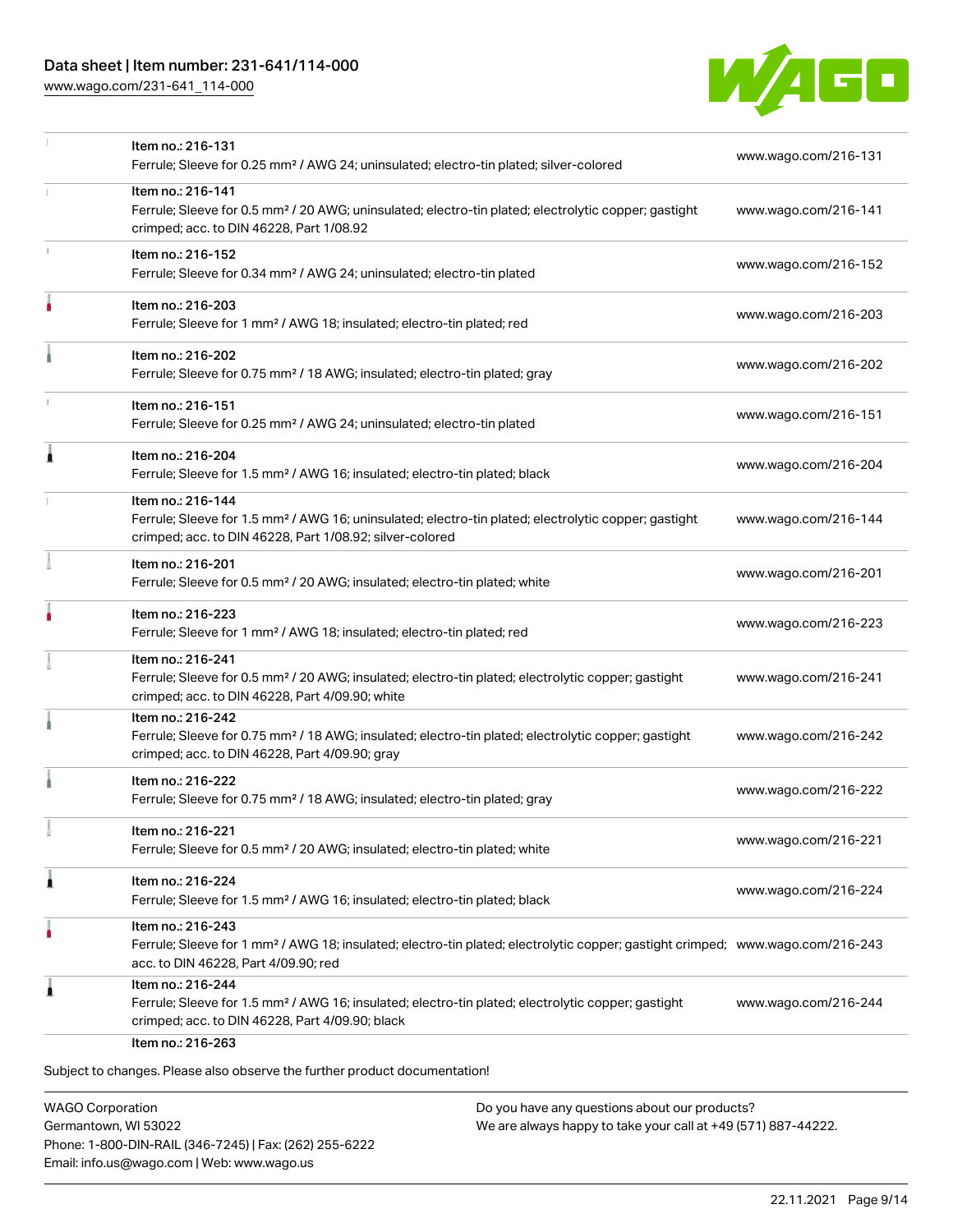[www.wago.com/231-641\\_114-000](http://www.wago.com/231-641_114-000)



|                | Ferrule; Sleeve for 1 mm <sup>2</sup> / AWG 18; insulated; electro-tin plated; electrolytic copper; gastight crimped; www.wago.com/216-263<br>acc. to DIN 46228, Part 4/09.90; red     |                      |
|----------------|----------------------------------------------------------------------------------------------------------------------------------------------------------------------------------------|----------------------|
| 1              | Item no.: 216-264<br>Ferrule; Sleeve for 1.5 mm <sup>2</sup> / AWG 16; insulated; electro-tin plated; electrolytic copper; gastight<br>crimped; acc. to DIN 46228, Part 4/09.90; black | www.wago.com/216-264 |
| 1              | Item no.: 216-284<br>Ferrule; Sleeve for 1.5 mm <sup>2</sup> / AWG 16; insulated; electro-tin plated; electrolytic copper; gastight<br>crimped; acc. to DIN 46228, Part 4/09.90; black | www.wago.com/216-284 |
|                | Item no.: 216-262<br>Ferrule; Sleeve for 0.75 mm <sup>2</sup> / 18 AWG; insulated; electro-tin plated; electrolytic copper; gastight<br>crimped; acc. to DIN 46228, Part 4/09.90; gray | www.wago.com/216-262 |
|                | Item no.: 216-301<br>Ferrule; Sleeve for 0.25 mm <sup>2</sup> / AWG 24; insulated; electro-tin plated; yellow                                                                          | www.wago.com/216-301 |
|                | Item no.: 216-321<br>Ferrule; Sleeve for 0.25 mm <sup>2</sup> / AWG 24; insulated; electro-tin plated; yellow                                                                          | www.wago.com/216-321 |
|                | Item no.: 216-322<br>Ferrule; Sleeve for 0.34 mm <sup>2</sup> / 22 AWG; insulated; electro-tin plated; green                                                                           | www.wago.com/216-322 |
|                | Item no.: 216-302<br>Ferrule; Sleeve for 0.34 mm <sup>2</sup> / 22 AWG; insulated; electro-tin plated; light turquoise                                                                 | www.wago.com/216-302 |
| <b>Tools</b>   |                                                                                                                                                                                        |                      |
| Operating tool |                                                                                                                                                                                        |                      |
|                | Item no.: 209-130<br>Operating tool; suitable for 264, 280 and 281 Series; 1-way; of insulating material; white                                                                        | www.wago.com/209-130 |
|                | Item no.: 209-132<br>Operating tool; for connecting comb-style jumper bar; 2-way; of insulating material                                                                               | www.wago.com/209-132 |
|                | Item no.: 210-657<br>Operating tool; Blade: 3.5 x 0.5 mm; with a partially insulated shaft; short; multicoloured                                                                       | www.wago.com/210-657 |
|                | Item no.: 210-720<br>Operating tool; Blade: 3.5 x 0.5 mm; with a partially insulated shaft; multicoloured                                                                              | www.wago.com/210-720 |
|                | Item no.: 231-131<br>Operating tool; made of insulating material; 1-way; loose; white                                                                                                  | www.wago.com/231-131 |
|                | Item no.: 231-291<br>Operating tool; made of insulating material; 1-way; loose; red                                                                                                    | www.wago.com/231-291 |
|                | Item no.: 280-432<br>Operating tool; made of insulating material; 2-way; white                                                                                                         | www.wago.com/280-432 |
|                | Item no.: 280-434<br>Operating tool; made of insulating material; 4-way                                                                                                                | www.wago.com/280-434 |
|                |                                                                                                                                                                                        |                      |

Subject to changes. Please also observe the further product documentation!

WAGO Corporation Germantown, WI 53022 Phone: 1-800-DIN-RAIL (346-7245) | Fax: (262) 255-6222 Email: info.us@wago.com | Web: www.wago.us Do you have any questions about our products? We are always happy to take your call at +49 (571) 887-44222.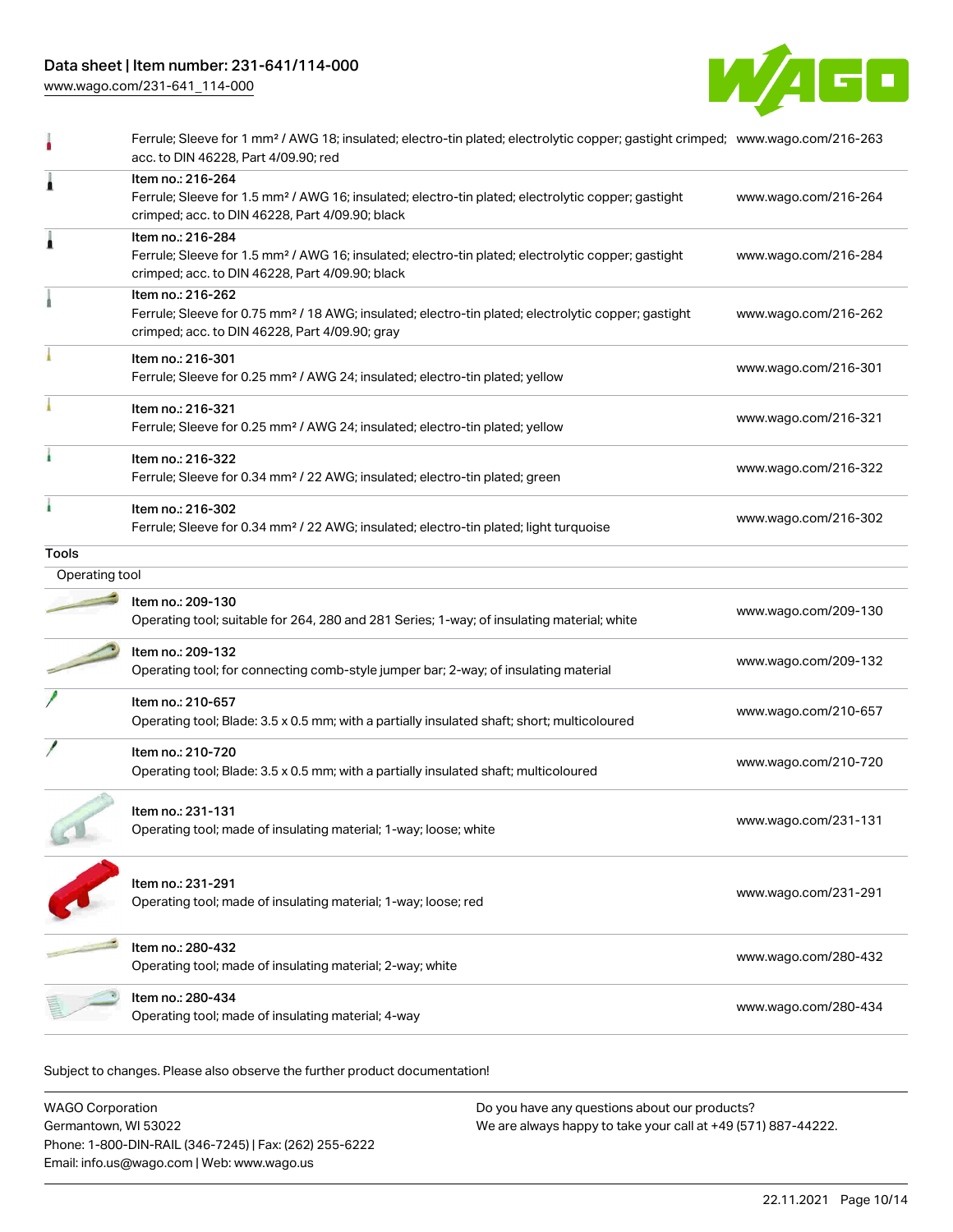[www.wago.com/231-641\\_114-000](http://www.wago.com/231-641_114-000)



| Environmental Product Compliance 231-641/114-000                                                                                                           | URL | Download |
|------------------------------------------------------------------------------------------------------------------------------------------------------------|-----|----------|
| 1-conductor male connector; CAGE CLAMP <sup>®</sup> ; 2.5 mm <sup>2</sup> ; Pin spacing 5.08 mm; 11-pole;<br>Snap-in flange; 2,50 mm <sup>2</sup> ; orange |     |          |

Subject to changes. Please also observe the further product documentation!

WAGO Corporation Germantown, WI 53022 Phone: 1-800-DIN-RAIL (346-7245) | Fax: (262) 255-6222 Email: info.us@wago.com | Web: www.wago.us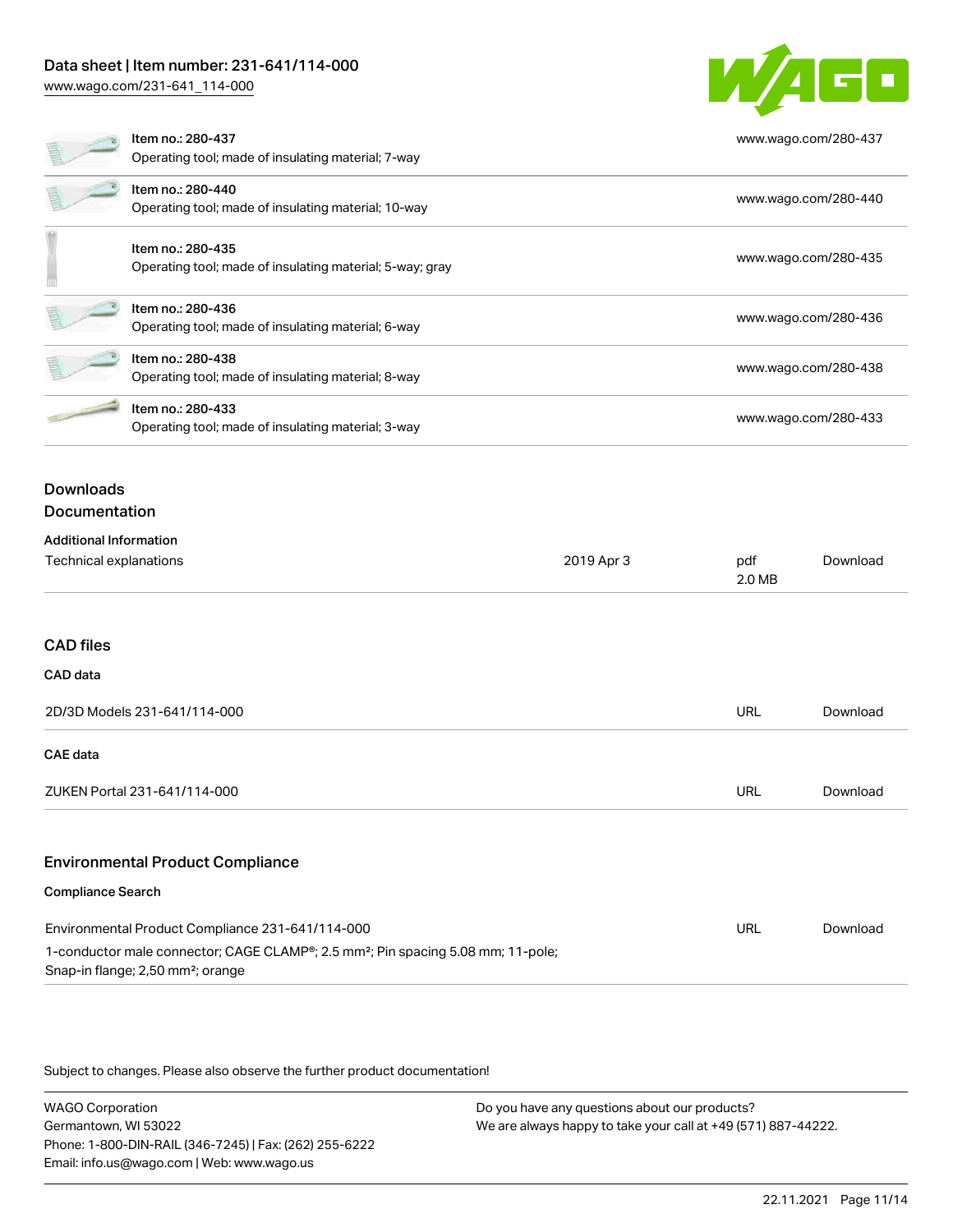

#### Installation Notes

Application



Male connector, with snap-in flanges, for feedthrough applications, for 0.5 … 2.5 mm plate thickness



Inserting a conductor via 3.5 mm screwdriver – CAGE CLAMP® actuation parallel to conductor entry.



Inserting a conductor via 3.5 mm screwdriver – CAGE CLAMP® actuation perpendicular to conductor entry.



Inserting a conductor into CAGE CLAMP® unit via operating lever (231-291).



Inserting a conductor via operating tool.

#### Coding

Subject to changes. Please also observe the further product documentation!

WAGO Corporation Germantown, WI 53022 Phone: 1-800-DIN-RAIL (346-7245) | Fax: (262) 255-6222 Email: info.us@wago.com | Web: www.wago.us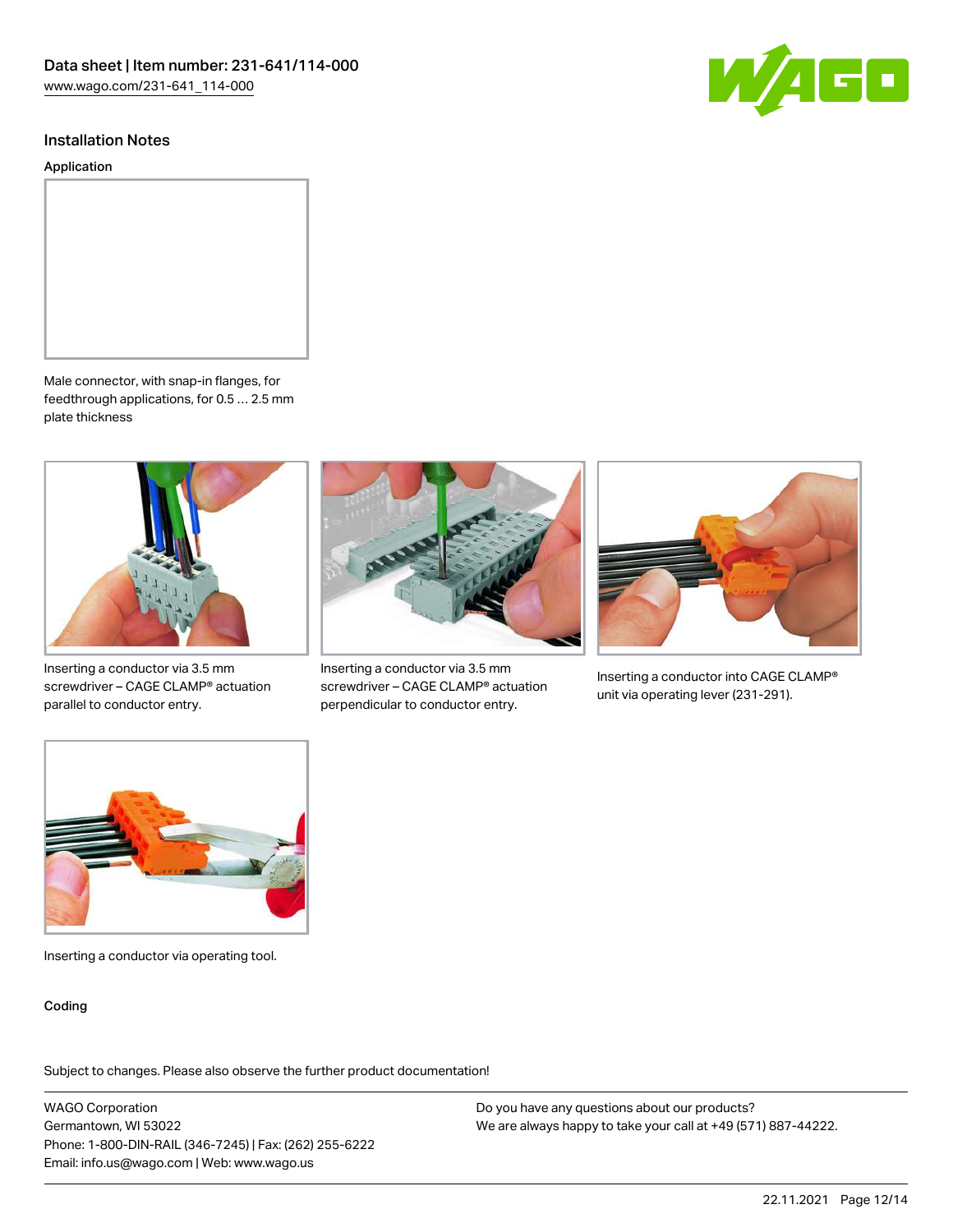



Coding a male header – fitting coding key(s).



Testing – female connector with CAGE CLAMP®

Integrated test ports for testing perpendicular to conductor entry via 2 or 2.3 mm Ø test plug

#### Installation



Male connector with strain relief plate



Strain relief housing shown with a male connector equipped with CAGE CLAMP®

#### Marking

Subject to changes. Please also observe the further product documentation!

WAGO Corporation Germantown, WI 53022 Phone: 1-800-DIN-RAIL (346-7245) | Fax: (262) 255-6222 Email: info.us@wago.com | Web: www.wago.us